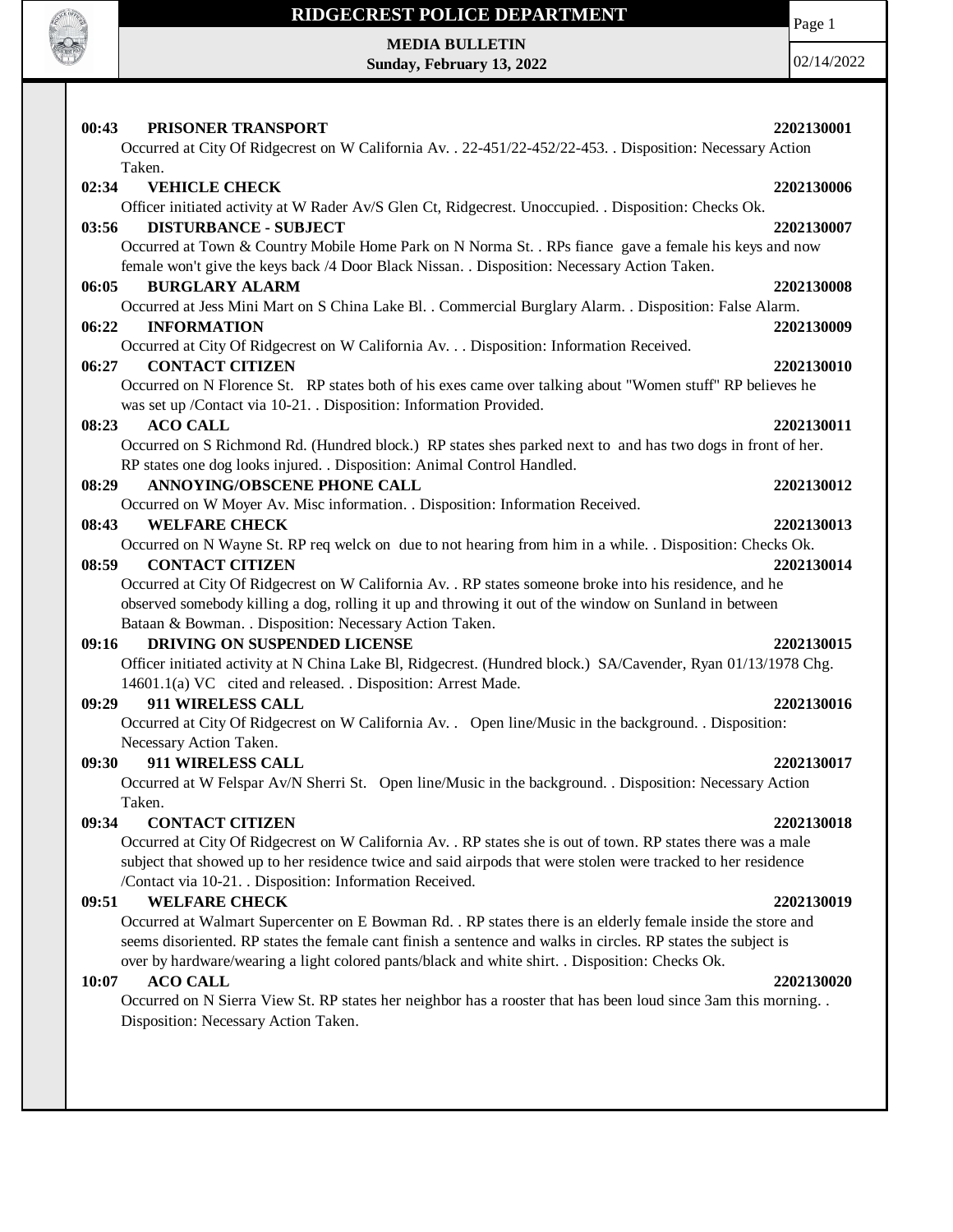

**MEDIA BULLETIN**

**Sunday, February 13, 2022**

Page 2

| 11:12<br><b>DOMESTIC DISTURBANCE</b>                                                                                                                                                                                       | 2202130022 |  |
|----------------------------------------------------------------------------------------------------------------------------------------------------------------------------------------------------------------------------|------------|--|
| Occurred on S Fire Opal St. RP states his step daughter walked out of rehab and req an officer to help her get                                                                                                             |            |  |
| back there/Contact via 10-21                                                                                                                                                                                               |            |  |
| 415-DVIR between Sara Gerard & Joshua Johns                                                                                                                                                                                |            |  |
| cohab/children in common/arguing over relationship issues. . Disposition: Domestic Violence Documentation.                                                                                                                 |            |  |
| 911 HANG UP<br>11:13                                                                                                                                                                                                       | 2202130023 |  |
| Occurred at Wynn Solutions on N Norma St. . 911 hangup. . Disposition: Necessary Action Taken.<br><b>CONTACT CITIZEN</b><br>11:58                                                                                          | 2202130024 |  |
| Occurred on N Alvord St. RP states she put in an application in at in Encinitas, CA. to live there. RP states she<br>wants to pull her application and there being "Stubborn" /Contact via 10-21. Disposition: Information |            |  |
| Provided.                                                                                                                                                                                                                  |            |  |
| <b>CONTACT CITIZEN</b><br>12:13                                                                                                                                                                                            | 2202130025 |  |
| Occurred at City Of Ridgecrest on W California Av. . RP states she observed a male subject walking with two                                                                                                                |            |  |
| rectangular duffle bags. RP states subject was walking from Springhill to Hampton. RP states there was a                                                                                                                   |            |  |
| terrorist threat on Friday . Contact via 10-21. . Disposition: Information Provided.                                                                                                                                       |            |  |
| <b>WARRANT ARREST</b><br>12:16                                                                                                                                                                                             | 2202130026 |  |
| Occurred at Rodeway Inn And Suites Heritage on N Norma St. . RP states theres two males in the back of the                                                                                                                 |            |  |
| hotel and they are unwanted                                                                                                                                                                                                |            |  |
| SA/ Burr, Derek Howard 07/01/1978                                                                                                                                                                                          |            |  |
| WNO: RF008812A Bail: 125,000 Chgs. 487(D)(1)/496D(A)/594(B)(1) PC/10851(A) VC                                                                                                                                              |            |  |
| WNO: RM055690A Bail: 500.00 Chg. 602(M) PC Arrest 21-4024                                                                                                                                                                  |            |  |
| WNO: RM055416B Bail: 1,500 Chgs. 11364 HS/602(M) PC<br>WNO: RM055479A Bail: 1,000 Chg. 602(M) PC                                                                                                                           |            |  |
| WNO: RM055575A Bail: 500.00 Chg. 602 PC. . Disposition: Warning (Cite/Verbal).                                                                                                                                             |            |  |
| PROPERTY DAMAGE ONLY TC<br>12:57                                                                                                                                                                                           | 2202130027 |  |
| Occurred on W Moyer Av. RP states someone just ran into her fence                                                                                                                                                          |            |  |
| <b>SUSPICIOUS CIRCUMSTANCES</b><br>13:20                                                                                                                                                                                   | 2202130028 |  |
| Occurred on W Atkins Av. RP req xpat due to a vehicle parked across the street and driver was watching the                                                                                                                 |            |  |
| RP's residence. RP stated the subj then went around in the alley and circled around the block. . Disposition:                                                                                                              |            |  |
| Unable To Locate.                                                                                                                                                                                                          |            |  |
| <b>AREA CHECK</b><br>13:25                                                                                                                                                                                                 | 2202130029 |  |
| Occurred at S Downs St/W Bowman Rd. RP states theres a trailer just south of the intersection and appears                                                                                                                  |            |  |
| someone is living in it. . Disposition: Checks Ok.                                                                                                                                                                         |            |  |
| <b>CONTACT CITIZEN</b><br>13:31                                                                                                                                                                                            | 2202130030 |  |
| Occurred at City Of Ridgecrest on W California Av. . RP states theres a property being built without permits                                                                                                               |            |  |
| and they are waking her up /Contact via 10-21. Disposition: Negative Contact.                                                                                                                                              |            |  |
| <b>Mental Health Evaluation</b><br>13:36                                                                                                                                                                                   | 2202130031 |  |
| Occurred at Ridgecrest Regional Hospital on N China Lake Bl. . ER Bed # 1. . Disposition: Assisted.                                                                                                                        |            |  |
| 13:45<br><b>CONTACT CITIZEN</b>                                                                                                                                                                                            | 2202130032 |  |
| Occurred at City Of Ridgecrest on W California Av. . RP states subjs took packages the night before taking<br>case #22-443 /Contact via 10-21. . Disposition: Information Provided.                                        |            |  |
| <b>CONTACT CITIZEN</b><br>13:59                                                                                                                                                                                            | 2202130033 |  |
| Occurred at City Of Ridgecrest on W California Av. . RP states the father of the children has visitation rights                                                                                                            |            |  |
| and he is saying he is not going to bring the children back tonight/Contact via 10-21. Disposition:<br>Information Provided.                                                                                               |            |  |
| 14:16<br>911 WIRELESS CALL                                                                                                                                                                                                 | 2202130034 |  |
| Occurred at City Of Ridgecrest on W California Av. . RP states his little brother called on accident. .                                                                                                                    |            |  |
| Disposition: Necessary Action Taken.                                                                                                                                                                                       |            |  |
|                                                                                                                                                                                                                            |            |  |
|                                                                                                                                                                                                                            |            |  |
|                                                                                                                                                                                                                            |            |  |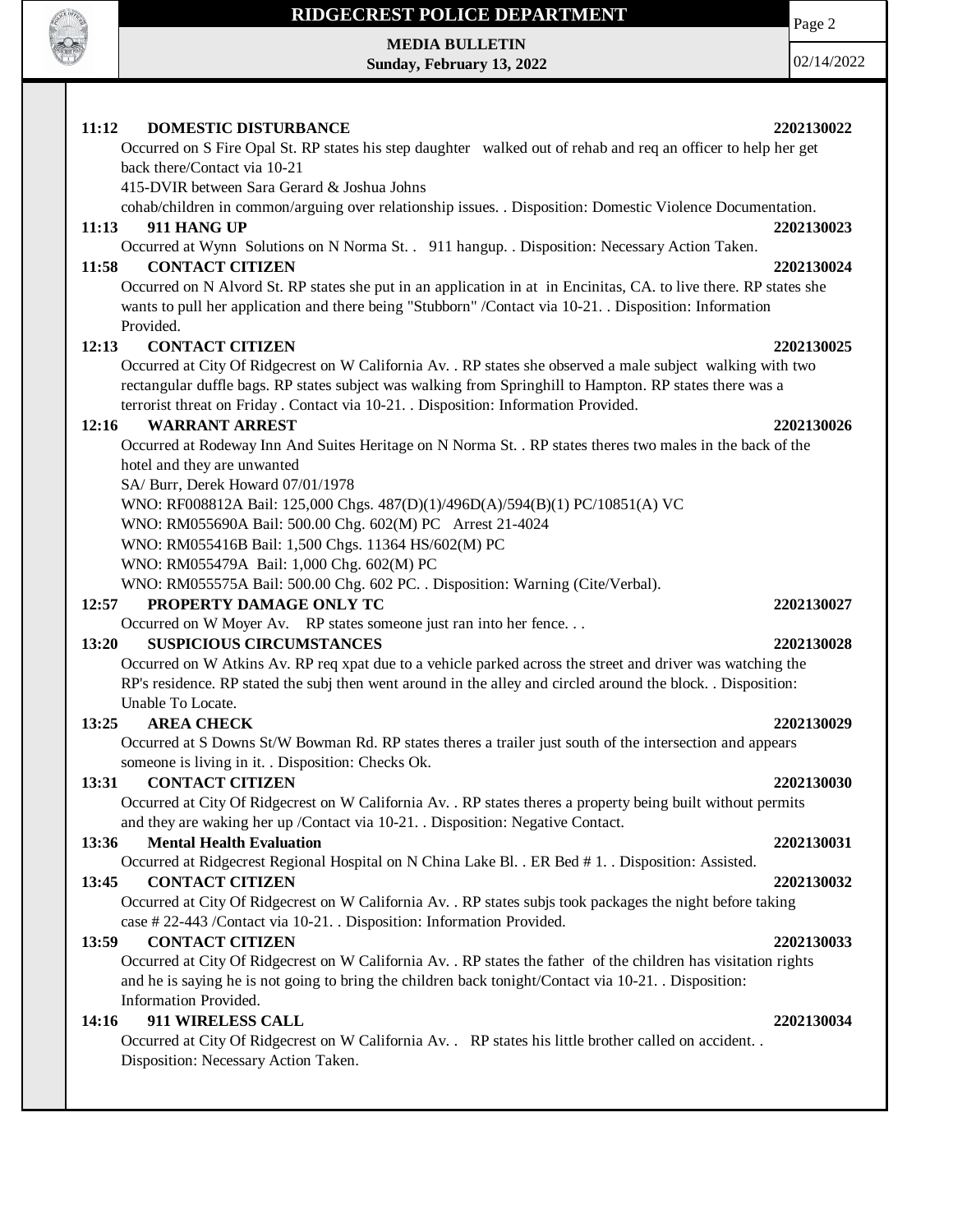

Page 3

**MEDIA BULLETIN Sunday, February 13, 2022**

| <b>14:20</b> | <b>RECKLESS VEHICLE</b>                                                                                                                  | 2202130035 |
|--------------|------------------------------------------------------------------------------------------------------------------------------------------|------------|
|              | Occurred on N Pony St. RP states his neighbor just almost ran over his kids. . Disposition: Referred To Other                            |            |
|              | Agency.                                                                                                                                  |            |
| 14:46        | ANNOYING/OBSCENE PHONE CALL                                                                                                              | 2202130036 |
|              | Occurred on W Moyer Av. Misc info. . Disposition: Log Note Only.                                                                         |            |
| 15:16        | <b>INFORMATION RECEIVED</b>                                                                                                              | 2202130037 |
|              | Occurred on N Helena St. . Disposition: Information Received.                                                                            |            |
| 15:43        | <b>UNWANTED SUBJECT</b>                                                                                                                  | 2202130038 |
|              | Occurred on W Upjohn Av. RP states he is calling from Bakersfield and he got a call from his aunt that                                   |            |
|              | someobody was inside her house and wont leave. . Disposition: Necessary Action Taken.                                                    |            |
| 15:46        | <b>MEDICAL AID</b>                                                                                                                       | 2202130039 |
|              | Occurred on N Chambers St. Ambulance request                                                                                             |            |
| 16:01        | <b>SUSPICIOUS CIRCUMSTANCES</b>                                                                                                          | 2202130040 |
|              | Occurred on N Helena St. RP states someone kicked in the door. . Disposition: Checks Ok.                                                 |            |
| 16:16        | <b>RMC VIOLATION</b>                                                                                                                     | 2202130041 |
|              | Occurred at Freedom Park on S Warner St. . RP states a subject is going through the trash and is making a                                |            |
|              | mess/Subj is wearing dark blue shirt and dark pants. . Disposition: Warning (Cite/Verbal).                                               |            |
| 16:24        | <b>CONTACT CITIZEN</b>                                                                                                                   | 2202130042 |
|              | Occurred at City Of Ridgecrest on W California Av. . RP req to speak to WC. . Disposition: Information                                   |            |
|              | Received.                                                                                                                                |            |
| 16:38        | <b>ASSIST OTHER DEPARTMENT</b>                                                                                                           | 2202130043 |
|              | Occurred at City Of Ridgecrest on W California Av. . Wanted to run a 10-28. . Disposition: Information                                   |            |
|              | Provided.                                                                                                                                |            |
| 16:40        | PRISONER TRANSPORT                                                                                                                       | 2202130044 |
|              | Occurred at City Of Ridgecrest on W California Av. . 22-457. . Disposition: Necessary Action Taken.<br><b>FOUND PROPERTY</b>             |            |
| 16:52        |                                                                                                                                          | 2202130045 |
| 17:46        | Occurred at Leroy Jackson Park on E French Av. . Found wallet. . Disposition: Necessary Action Taken.<br><b>CONTACT CITIZEN</b>          |            |
|              |                                                                                                                                          | 2202130046 |
|              | Occurred at City Of Ridgecrest on W California Av. . RP req to speak to an officer regarding fraud<br>Disposition: Information Provided. |            |
| 18:46        | <b>INFORMATION</b>                                                                                                                       | 2202130047 |
|              | Occurred on S Norma St. . Disposition: Information Received.                                                                             |            |
| 18:47        | <b>RECKLESS VEHICLE</b>                                                                                                                  | 2202130048 |
|              | Occurred at W Drummond Av/N Norma St. Report of silver toyota driving recklessly WB drummond                                             |            |
|              | Disposition: Information Received.                                                                                                       |            |
| 19:04        | <b>ACO CALL</b>                                                                                                                          | 2202130049 |
|              | Occurred on N Sahara Dr. BARKING DOG. . Disposition: Log Note Only.                                                                      |            |
| 19:37        | <b>EXTRA PATROL</b>                                                                                                                      | 2202130050 |
|              | Occurred on S Norma St. . Disposition: Checks Ok.                                                                                        |            |
| 19:49        | <b>GAS LEAK</b>                                                                                                                          | 2202130051 |
|              | Occurred at Albertson's #6376 on N Norma St. . Cellular E911 Call: RP smells gas in the area. . Disposition:                             |            |
|              | Referred To Other Agency.                                                                                                                |            |
| 19:50        | <b>DOMESTIC DISTURBANCE</b>                                                                                                              | 2202130052 |
|              | Occurred on S Lilac St. RP stating male half is HBD and argumentative/stating he tried to wreck their truck                              |            |
|              | intentionally causing her injuries. 415-DVIR between Lopez/Turner, dating/former cohab/children in                                       |            |
|              | common/arguing over relationship. . Disposition: Domestic Violence Documentation.                                                        |            |
| 20:39        | 911 WIRELESS CALL                                                                                                                        | 2202130053 |
|              | Occurred at City Of Ridgecrest on W California Av. . Cellular E911 Call: HANGUP/VM ON CALL BACK. .                                       |            |
|              | Disposition: Log Note Only.                                                                                                              |            |
|              |                                                                                                                                          |            |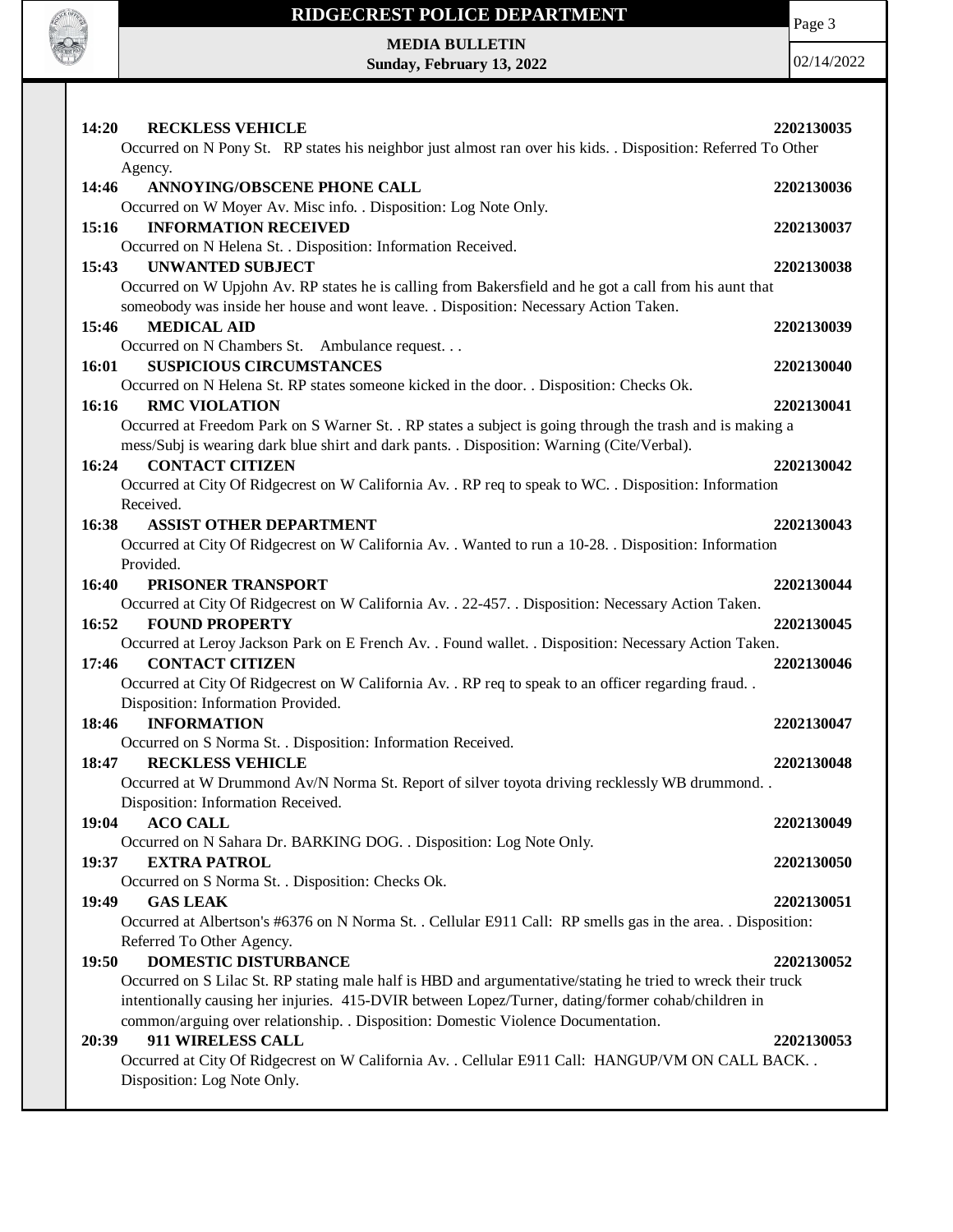

Page 4

**MEDIA BULLETIN Sunday, February 13, 2022**

| 20:58<br><b>TRAFFIC STOP</b>                                                                                       | 2202130054 |
|--------------------------------------------------------------------------------------------------------------------|------------|
| Officer initiated activity at E California Av, Ridgecrest. . Disposition: Warning (Cite/Verbal).                   |            |
| <b>TRAFFIC STOP</b><br>21:09                                                                                       | 2202130055 |
| Officer initiated activity at N China Lake Bl, Ridgecrest. (Hundred block.). . Disposition: Warning (Cite/Verbal). |            |
| 21:19<br><b>TRAFFIC STOP</b>                                                                                       | 2202130056 |
| Officer initiated activity at W Inyokern Rd, Ridgecrest. (Hundred block.). . Disposition: Warning (Cite/Verbal).   |            |
| <b>TRAFFIC STOP</b><br>21:20                                                                                       | 2202130057 |
| Officer initiated activity at E Kashmir Ln/N Gold Canyon Dr, Ridgecrest. . Disposition: Warning (Cite/Verbal).     |            |
| 911 WIRELESS CALL<br>21:23                                                                                         | 2202130058 |
| Occurred at City Of Ridgecrest on W California Av. . Cellular E911 Call: Hangup/female stating accidental dial     |            |
| on call back. . Disposition: Necessary Action Taken.                                                               |            |
| <b>TRAFFIC STOP</b><br>21:38                                                                                       | 2202130059 |
| Officer initiated activity at E Church Av, Ridgecrest. (Hundred block.). . Disposition: Checks Ok.                 |            |
| <b>TRAFFIC STOP</b><br>21:40                                                                                       | 2202130060 |
| Officer initiated activity at S Downs St, Ridgecrest. (Hundred block.). Disposition: Warning (Cite/Verbal).        |            |
| <b>TRAFFIC STOP</b><br>21:42                                                                                       | 2202130061 |
| Officer initiated activity at S China Lake Bl, Ridgecrest. (Hundred block.). . Disposition: Citation.              |            |
| <b>SUSPICIOUS CIRCUMSTANCES</b><br>22:03                                                                           | 2202130062 |
| Occurred at Navy Federal Credit Union on N Balsam St. . Cellular E911 Call: 3 cars facing wrong way in drive       |            |
| thru/RP stating she is afraid to use drive thru. . Disposition: Checks Ok.                                         |            |
| <b>INFORMATION RECEIVED</b><br>22:04                                                                               | 2202130063 |
| Occurred at City Of Ridgecrest on W California Av. . Cellular E911 Call: RP stating he is on the phone with his    |            |
| daughter/daughter doesn't know where she is. . Disposition: Log Note Only.<br><b>TRAFFIC STOP</b><br>22:26         | 2202130064 |
| Officer initiated activity at S Gemstone St, Ridgecrest. (Hundred block.). . Disposition: Warning (Cite/Verbal).   |            |
| <b>TRAFFIC STOP</b><br>22:36                                                                                       | 2202130065 |
| Officer initiated activity at S Sunset St, Ridgecrest. (Hundred block.). Disposition: Warning (Cite/Verbal).       |            |
| <b>VERBAL THREATS</b><br>22:44                                                                                     | 2202130066 |
| Occurred on W Upjohn Av. RP stating her "friend" threw her shoes outside trapping her in residense/female          |            |
| also told her someone was going to beat her up. . Disposition: Information Provided.                               |            |
| <b>TRAFFIC STOP</b><br>22:50                                                                                       | 2202130067 |
| Officer initiated activity at W Upjohn Av, Ridgecrest. (Hundred block.). . Disposition: Warning (Cite/Verbal).     |            |
| <b>TRAFFIC STOP</b><br>22:54                                                                                       | 2202130068 |
| Officer initiated activity at S Sanders St/W Church Av, Ridgecrest. . Disposition: Warning (Cite/Verbal).          |            |
| <b>BUSINESS CHECK</b><br>23:04                                                                                     | 2202130069 |
| Officer initiated activity at Home Depot, N China Lake Bl, Ridgecrest. . Disposition: Checks Ok.                   |            |
| <b>TRAFFIC STOP</b><br>23:08                                                                                       | 2202130070 |
| Officer initiated activity at N Robalo St, Ridgecrest. (Hundred block.). . Disposition: Warning (Cite/Verbal).     |            |
| <b>TRAFFIC STOP</b><br>23:11                                                                                       | 2202130071 |
| Officer initiated activity at S China Lake Bl, Ridgecrest. . Disposition: Warning (Cite/Verbal).                   |            |
| 23:19<br><b>TRAFFIC STOP</b>                                                                                       | 2202130072 |
| Officer initiated activity at N China Lake Bl, Ridgecrest. (Hundred block.). Disposition: Warning (Cite/Verbal).   |            |
| <b>TRAFFIC STOP</b><br>23:29                                                                                       | 2202130073 |
| Officer initiated activity at N Norma St/W Heritage Dr, Ridgecrest. . Disposition: Checks Ok.                      |            |
| 23:38<br><b>TRAFFIC STOP</b>                                                                                       | 2202130074 |
| Officer initiated activity at W Ward Av, Ridgecrest. (Hundred block.). . Disposition: Warning (Cite/Verbal).       |            |
| <b>TRAFFIC STOP</b><br>23:40                                                                                       | 2202130075 |
| Officer initiated activity at W Las Flores Av, Ridgecrest. . Disposition: Warning (Cite/Verbal).                   |            |
|                                                                                                                    |            |